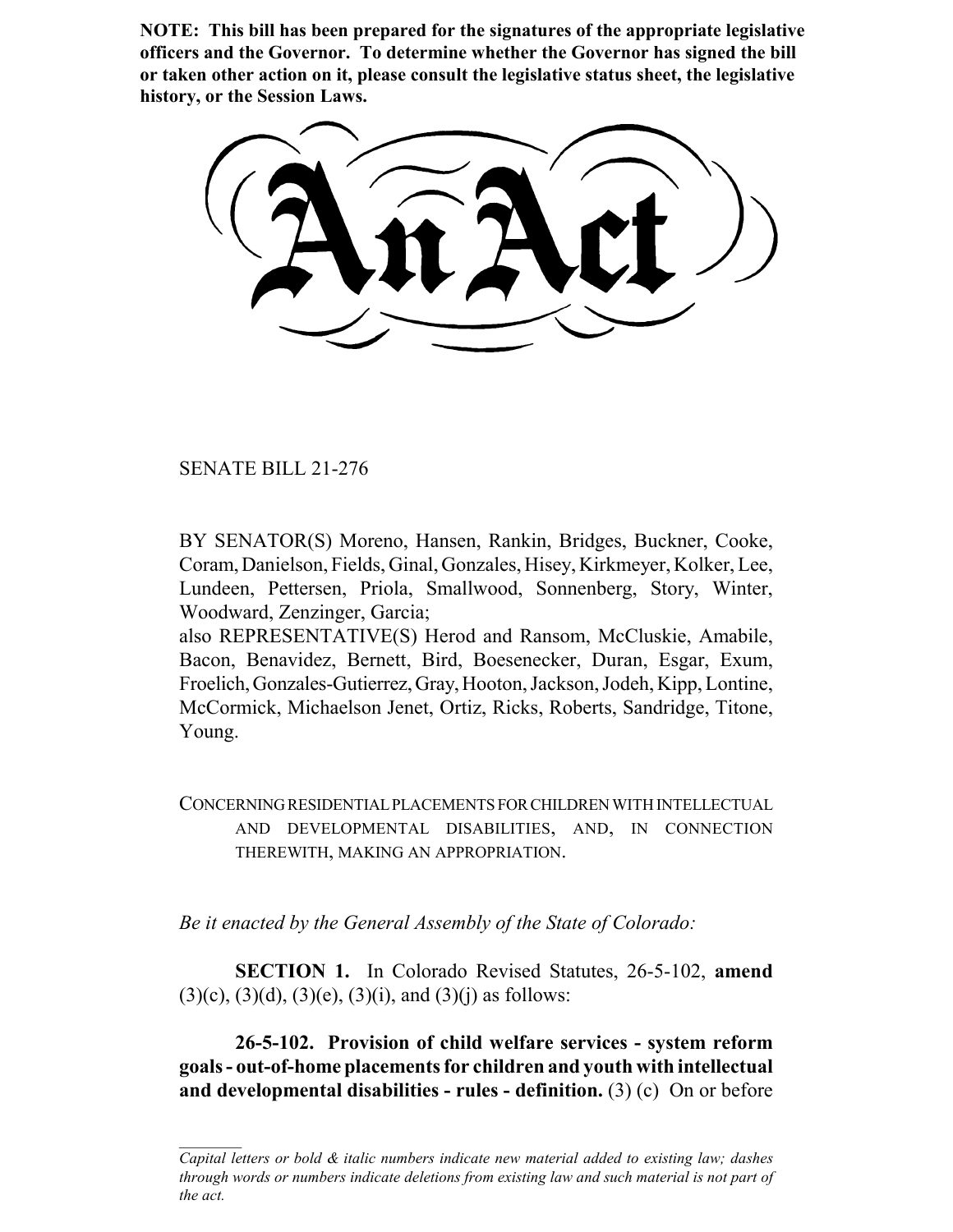December 31, 2018, the state department shall contract with a licensed provider PROVIDERS for the delivery of services to children and youth with intellectual and developmental disabilities who are placed in the program. The state department shall utilize a request for proposal process to define the scope of the contract and to select the licensed provider PROVIDERS. THE PROVIDERS MUST BE APPROVED BY THE DEPARTMENT OF HEALTH CARE POLICY AND FINANCING AS SERVICE PROVIDERS FOR CHILDREN ELIGIBLE FOR ENROLLMENT IN THE CHILDREN'S HABILITATION RESIDENTIAL PROGRAM WAIVER ESTABLISHED PURSUANT TO SECTION 25.5-6-903.

(d) A county department that wishes to place a child or youth in the program shall submit an application to the state department for review. WITHIN SEVEN DAYS OF MAKING AN APPLICATION TO THE STATE DEPARTMENT FOR PLACEMENT OF A CHILD OR YOUTH IN THE PROGRAM, A COUNTY DEPARTMENT SHALL REFER THE CHILD OR YOUTH TO BE ASSESSED FOR ENROLLMENT IN THE CHILDREN'S HABILITATION RESIDENTIAL PROGRAM, OR ASSIST THE PARENT OR LEGAL GUARDIAN WHO RETAINS LEGAL CUSTODY TO MAKE THE REFERRAL.THE COUNTY DEPARTMENT SHALL PROVIDE TO THE STATE DEPARTMENT EVIDENCE THAT THE COUNTY DEPARTMENT OR THE CHILD'S PARENT OR LEGAL GUARDIAN HAS REFERRED THE CHILD OR YOUTH FOR ENROLLMENT IN THE CHILDREN'S HABILITATION RESIDENTIAL PROGRAM OR EVIDENCE OF EITHER ENROLLMENT IN OR DENIAL OF ENROLLMENT IN THE CHILDREN'S HABILITATION RESIDENTIAL PROGRAM, DEPENDING ON WHETHER THE CHILD OR YOUTH IS ELIGIBLE OR INELIGIBLE FOR SUCH ENROLLMENT. The state department shall approve admissions into the program and determine discharge criteria for each placement. ENROLLMENT OF A CHILD OR YOUTH IN THE CHILDREN'S HABILITATION RESIDENTIAL PROGRAM DOES NOT CONSTITUTE AUTOMATIC PLACEMENT WITH A SERVICE PROVIDER CONTRACTED WITH PURSUANT TO SUBSECTION  $(3)(c)$  OF THIS SECTION. A county department that has applied for the admission of a child or youth into the program shall MUST be notified in writing of a placement approved by the state department.

(e) For the duration of the treatment, as defined in the approval letter from the state department, and for thirty days after the completion of treatment, the county department responsible for the placement of the child or youth in the program must be reimbursed by the state department for one hundred percent of the costs associated with the approved placement STATE DEPARTMENT SHALL REIMBURSE THE PROVIDER DIRECTLY FOR COSTS ASSOCIATED WITH THE PLACEMENT OF A CHILD OR YOUTH IN THE PROGRAM.

## PAGE 2-SENATE BILL 21-276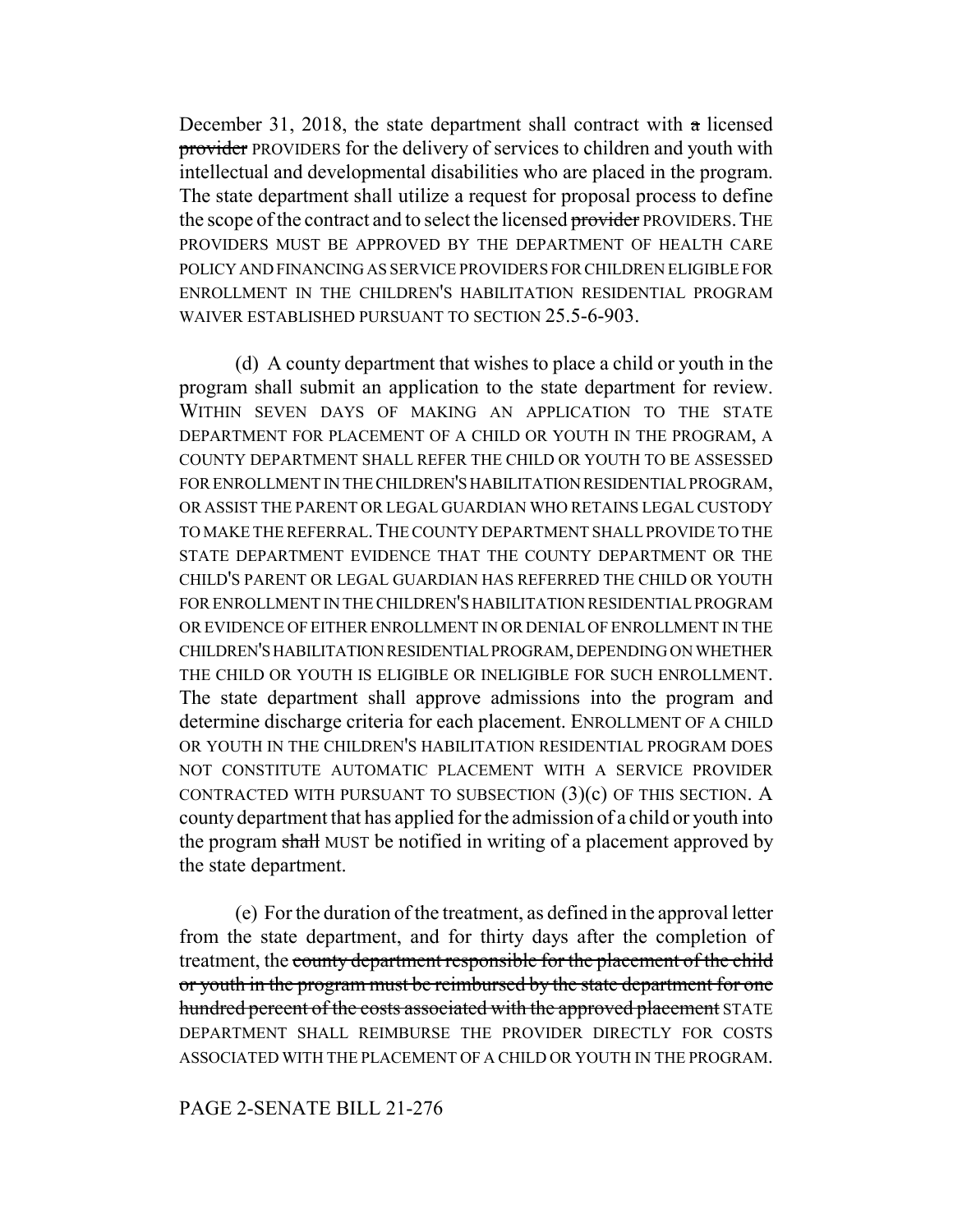(i) Entities other than county departments, including but not limited to hospitals, health-care providers, single entry point agencies, and community-centered boards AND PROVIDERS OF CASE MANAGEMENT SERVICES, may refer a family to voluntarily apply FOR PLACEMENT WITH A SERVICE PROVIDER CONTRACTED WITH PURSUANT TO SUBSECTION (3)(c) OF THIS SECTION and MAY assist with the application to the state department for admission of the family's child or youth with intellectual and developmental disabilities into the program pursuant to this subsection (3). Such THE applications will be considered if space is available. THE ENTITY MAY REFER THE FAMILY TO A PROVIDER OF CASE MANAGEMENT SERVICES OR ASSIST THE FAMILY WITH THE PROCESS OF ENROLLING THE CHILD OR YOUTH IN THE CHILDREN'S HABILITATION RESIDENTIAL PROGRAM IF THE CHILD OR YOUTH IS ELIGIBLE. However, children and youth with intellectual and developmental disabilities placed by county departments or the state department shall MUST have priority for admission to the program. The state department shall not accept applications for placement of a child or youth who is exclusively insured by private insurance. A child or youth who is dually insured by private insurance and medicaid and whose residential level of care has been denied by private insurance may be eligible for services in the program. A CHILD OR YOUTH WHO IS ELIGIBLE FOR ENROLLMENT IN THE CHILDREN'S HABILITATION RESIDENTIAL PROGRAM MUST BE ENROLLED.

(j) ANY FAMILY THAT IS VOLUNTARILY APPLYING FOR PLACEMENT WITH ASSISTANCE FROM any entity defined in subsection  $(3)(i)$  of this section that receives placement approval from the state department shall contract directly with the provider for such placement and is responsible for the costs associated with the placement SHALL WORK DIRECTLY WITH THE PROVIDER TO DETERMINE RESPONSIBILITY FOR PAYMENT.

**SECTION 2. Appropriation.** For the 2021-22 state fiscal year, \$1,162,912 is appropriated to the department of human services for use by the division of child welfare. This appropriation is from the general fund and is based on an assumption that the division will require an additional 0.5 FTE. To implement this act, the division may use this appropriation for residential placements for children with intellectual and developmental disabilities. Any money appropriated in this section not expended prior to July 1, 2022, is further appropriated to the division for the 2022-23 state fiscal year for the same purpose.

## PAGE 3-SENATE BILL 21-276